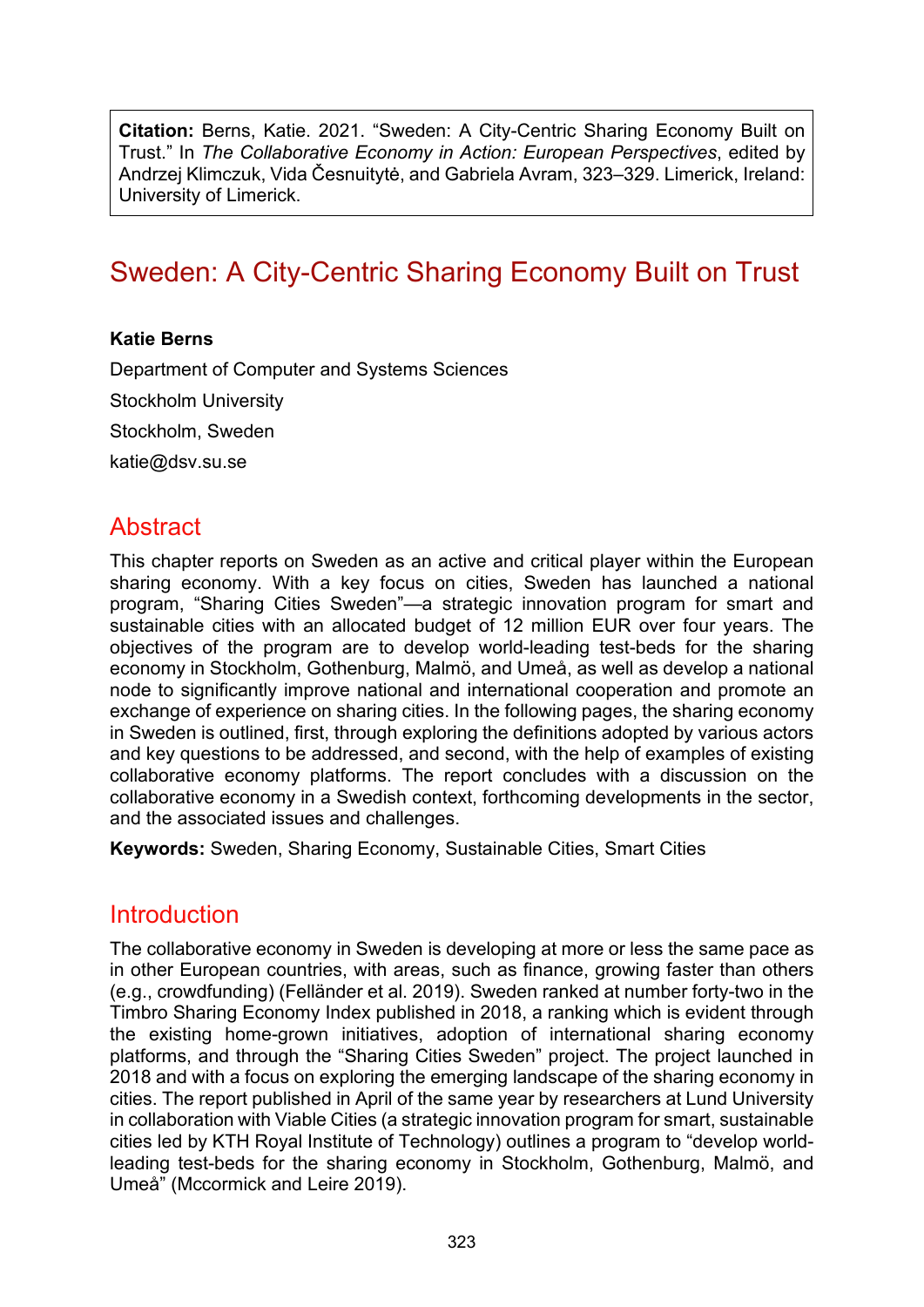### **Definitions**

There does not seem to be one succinct and broadly embraced the definition of the collaborative economy in Sweden. In fact, a 2019 study (Markendahl et al. 2019) conducted collaboratively by researchers (Royal Institute of Technology, Stockholm, International Institute for Industrial Environmental Economics, Lund University) and city officials from Gothenburg, Stockholm, and Umeå discusses how there is no clear definition as the sharing economy is such an extensive concept with a wide range of activities and services that can be included. The Sharing Cities Sweden project has a technological focus defining the sharing economy as:

"Driven by digitalisation, the sharing economy involves the peer-to-peer exchange of tangible and intangible slack (or potential slack) resources, including information, in both global and local contexts. This mediated exchange tends to reduce transaction costs for users by replacing third-party intermediaries with digital platforms. However, the elimination of third-party intermediaries means that risks are often borne by the providers and consumers of resources rather than by a central actor" (McCormick and Leire 2019).

The Swedish Entrepreneurship Forum chose to use the Rachel Botsman definition as a starting point but also built on it through outlining various sharing practices more specifically:

"A system that activates the untapped value of all kinds of assets through models and marketplaces that enable greater efficiency and access" (Botsman and Rogers 2011)

"The sharing economy has been defined to include the renting, bartering, loaning, gifting, and swapping of assets that are typically underutilized, either because they are lying unused or because they have not yet been monetized. Such assets include a wide variety of tangible and intangible assets" (Felländer et al. 2019)

### Key Questions

Examining both the initial findings research report (Markendahl et al. 2019) and the project program report (McCormick and Leire 2019) published by the Sharing Cities Sweden project, several vital questions were put forward about sharing services and motivations for the various actors involved. Additionally, the Timbro Sharing Economy Index report put forward questions concerning the effect of collaborative economy on capitalism and business models.

- 1) What patterns can be identified for different types of sharing economy services?
- 2) What are the motivations and drivers for diverse types of actors to use different types of sharing?
- 3) What can drivers be identified for different types and patterns of sharing services?
- 4) How is a specific sharing service offered?
- 5) What happens when the distinction between employee and service provider is increasingly muddled?
- 6) Will capitalism itself change if digitised business models push down transaction costs to levels that eventually challenge the notion of the firm itself?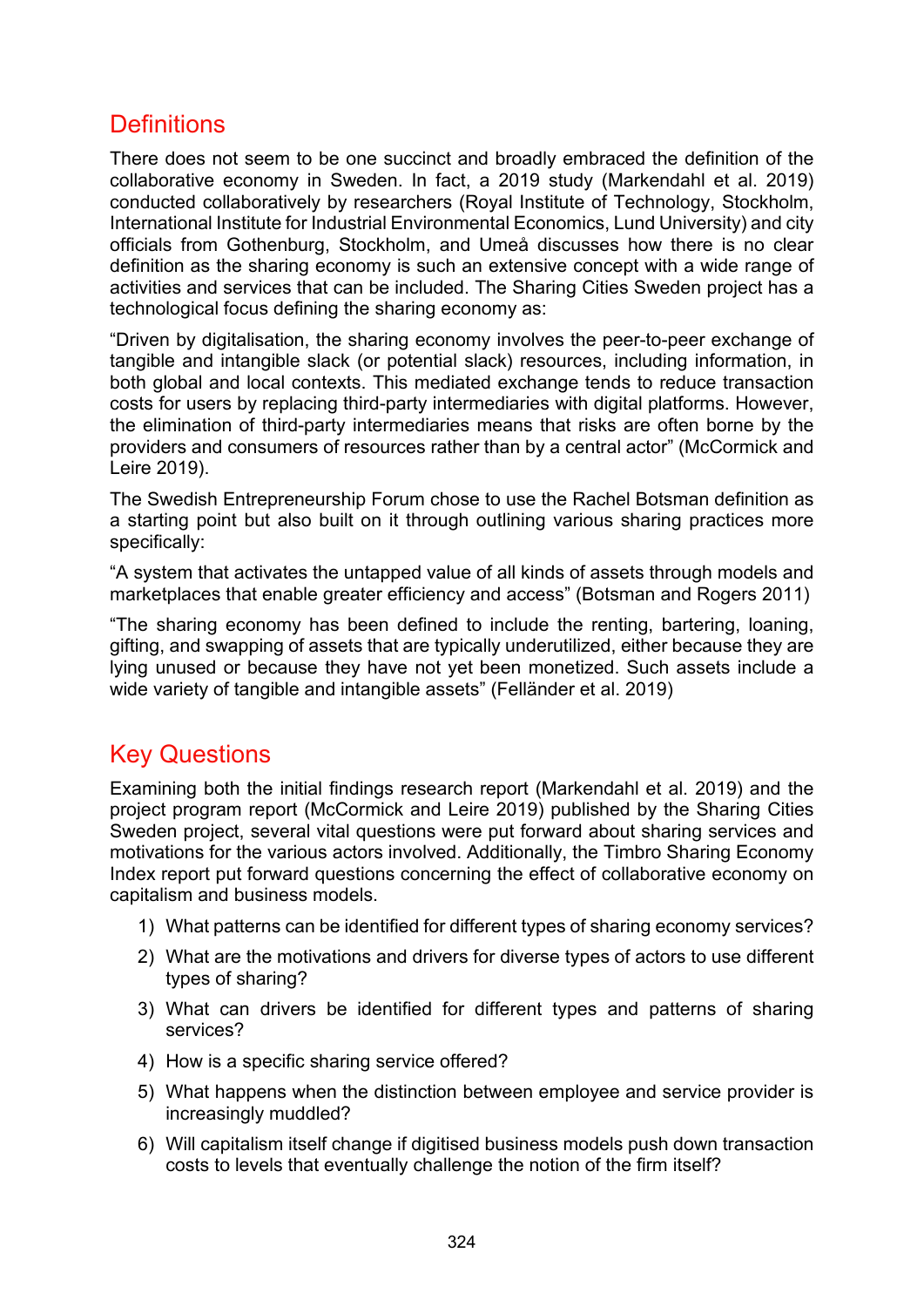## **Examples**

In accordance with the definitions presented above, the examples provided are categorised in relation to the sharing of tangible assets or intangible assets and whether the initiative is non-profit or for-profit.

| <b>Assets</b> | Name of<br><b>Initiative</b> | Type of<br><b>Asset</b><br><b>Shared</b> | <b>Description</b>                                                                                                                                                           | <b>Business</b><br>Model | Location   |
|---------------|------------------------------|------------------------------------------|------------------------------------------------------------------------------------------------------------------------------------------------------------------------------|--------------------------|------------|
| Tangible      | Skjutsgruppen                | Cars                                     | Peer-to-peer group with over<br>40,000 users who ride-share all<br>over Sweden, Users self-<br>organize in terms of arranging<br>trips and fees.<br>https://skjutsgruppen.nu | Non-profit               | Nationwide |
| Tangible      | Hoffice                      | <b>Offices</b>                           | Peer-to-peer Home office<br>sharing, users arrange group-<br>working sessions in each other's<br>home.<br>http://hoffice.nu                                                  | Non-profit               | Nationwide |
| Intangible    | FundedByMe                   | Financing                                | FundedByMe provides equity<br>crowdfunding opportunities for<br>entrepreneurs and investment<br>opportunities for private<br>investors.<br>www.fundedbyme.com                | For-profit               | Nationwide |
| Intangible    | <b>TaskRunner</b>            | Labour                                   | The platform allows users to get<br>help with simpler services from<br>quality-assured people in their<br>local area on-demand.<br>www.taskrunner.se                         | For-profit               | Nationwide |

**Table 1. Tangible and Intangible Examples of Initiatives**

Source: Own elaboration.

### **Context**

An analysis of sharing economy activity in Sweden carried out by researchers in 2019 reported that, in general, interviews with city representatives give an overall picture of a positive attitude to sharing and initiatives to handle climate change (Markendahl et al. 2019). Swedish city governments embrace and support sharing economy due to its potential to reach the city's sustainability goals, for example, reduce climate impact from car-sharing. However, as in other European countries, there are regulatory issues regarding employment, most notably with platforms Uber and Airbnb, "a digital platform does not guarantee an individual's wellbeing in the same way that a "traditional" employer does, and individuals who provide their services through sharing economy transactions generally must bear a considerable amount of risk" (Felländer et al. 2019) collaborative economy practices can fall out of the scope of Swedish employment regulations. Although the aforementioned analysis of sharing economy activity in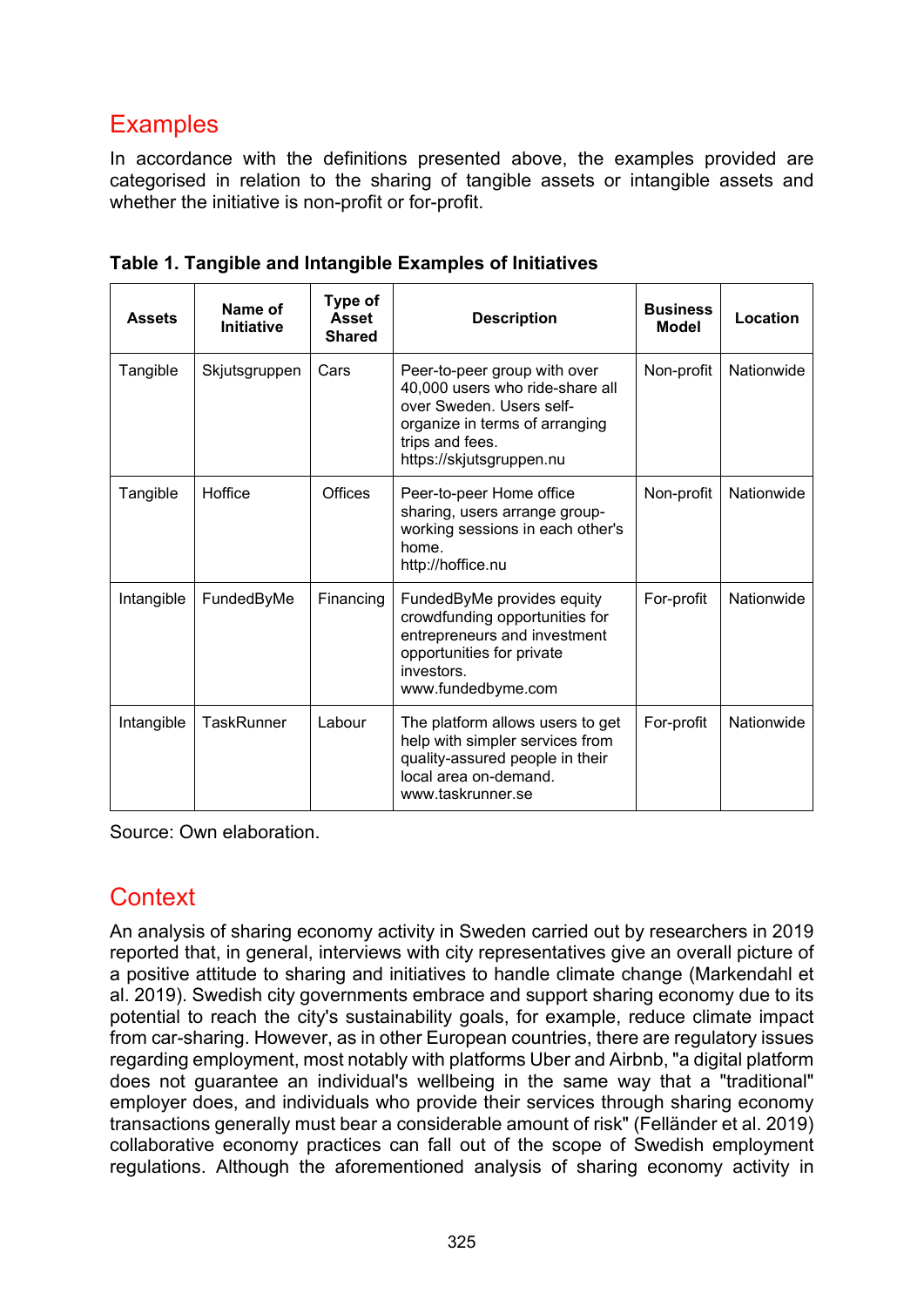Sweden reported that in Sweden, existing laws have, for the most part, regulated these challenges at the national level (Markendahl et al. 2019).

### **Developments**

As mentioned in the introduction, Sweden is undergoing significant development within the collaborative economy sector through the Sharing Cities Sweden project under the ongoing global movement and emerging cooperation among cities who work under the umbrella of "sharing cities." The project launched in 2018 and with a focus on exploring the emerging landscape of the sharing economy through a city's perspective. The project brings together partners from business, the public sector, academia, and civil society in four Swedish cities, Stockholm, Gothenburg, Malmö, and Umeä. A Sharing Cities Sweden summit took place on April 23, 2019, in Lund at the International Institute for Industrial Environmental Economics (IIIEE) during Lund University's Sustainability Week. The proceedings involved actors from the four test cities along with partners from the private and public sectors, universities, and institutes in collaboration with the funding bodies of the program: Vinnova, Formas and the Swedish Energy Agency (McCormick and Leire 2019). The project has a key focus on ICT (Information and Communications Technology) sustainable development and aims to develop and strengthen the sharing economy initiatives nationally and in cooperation with other international cities. The project report published in April 2019 provides a detailed account of both the overall nationwide goals in addition to the individual goals and areas of focus for each of the participating cities, which are summarised below.

General Goals:

- 1) Context: The geographical area within each city is limited to certain areas and activities.
- 2) Experimentation: The aim is to design and test new solutions, technologies, and policies in real environments and do so in a transparent manner.
- 3) Participation: The development is based on collaboration with a diversity of stakeholders and users.
- 4) Leadership: Clear leadership and ownership are considered crucial and should be managed by local authorities and universities in cooperation with a variety of partners.
- 5) Evaluation: Evaluated in terms of their ability to formalise learning, drive implementation forwards and create impact.

#### City Specific Focus

Stockholm: The focus is on cooperation with a citizenship initiative called ElectriCITY, now an economic association, which operates several local climate change initiatives in the district of Hammarby Sjöstad, which includes negotiated simulation with residents and stakeholders in workshops and the application of future-oriented scenarios.

Gothenburg: The focus is on Gothenburg's innovative capacity through combining knowledge, cultures and experiences and partnerships with a wide range of actors.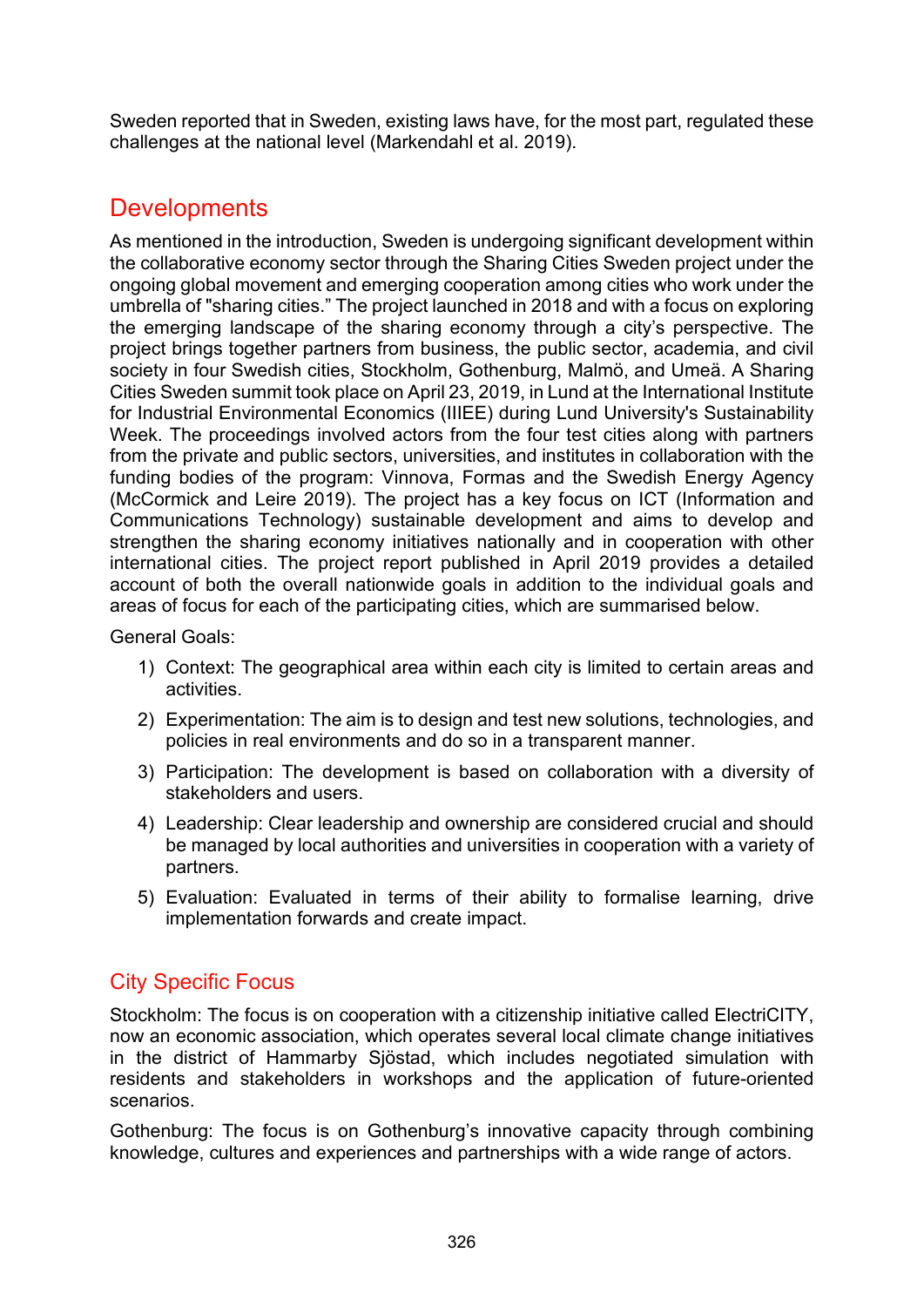Malmö: The focus is on the integration of principles for the sharing economy into the physical development of Sege Park, an area with a rich history and exciting future. The existing parks and buildings provide the conditions for a good living environment. Sustainability, the sharing economy, and urban agriculture are some keywords for the building actors who are developing about 700 homes in Sege Park together with the municipality.

Umeå: The focus is on innovative solutions for mobility, green spaces, resource efficiency, use of indoor space, and consumption.

| <b>City</b> | Name of<br>Initiative                | <b>Type of Asset</b><br><b>Shared</b> | <b>Description</b>                                                                                                                                                                               | <b>Business</b><br><b>Model</b> |
|-------------|--------------------------------------|---------------------------------------|--------------------------------------------------------------------------------------------------------------------------------------------------------------------------------------------------|---------------------------------|
| Stockholm   | Olio                                 | Food                                  | OLIO connects neighbours with each<br>other and volunteers with businesses<br>so surplus food and other items can<br>be shared, not thrown away.<br>https://olioex.com/food-waste-<br>in/sweden/ | Non-profit                      |
| Stockholm   | Hygglo                               | Various                               | A platform for consumer-to-<br>consumer sharing)<br>www.hygglo.se                                                                                                                                | Non-profit                      |
| Gothenburg  | Klädoteket                           | Clothing                              | Shared closet clothing and<br>accessories sharing-the items are<br>owned by the company but shared<br>among users through rental for a set<br>period.<br>https://kladoteket.se                   | For-profit                      |
| Gothenburg  | Cykelkoket                           | Tools, Skills                         | Cykelkoket is a collective bicycle<br>repair workshop.<br>www.cykelkoket.org                                                                                                                     | Non-profit                      |
| Malmö       | Swop Shop                            | Clothing                              | Swop Shop is a store that offers you<br>an easy, sustainable, and<br>economical way to renew your<br>wardrobe.<br>www.swopshop.se                                                                | For-profit                      |
| Malmö       | <b>STPLN</b>                         | Tools, Skills                         | Stpln is a unique meeting place, a<br>makerspace, and an incubator for<br>initiative and creative projects in<br>Malmö.<br>https://stpln.org                                                     | Non-profit                      |
| Umeå        | Fritidsbanken<br>Sports<br>Equipment |                                       | Fritidsbanken Umeå allows locals<br>and visitors to loan sports and<br>leisure equipment for free. It also<br>accepts donations of equipment.<br>www.fritidsbanken.se                            | Non-profit                      |
| Umeå        | Delbar                               | Various                               | Delbar is a platform that offers an<br>easy way to engage in sharing with<br>friends and close social networks. It                                                                               | Non-profit                      |

**Table 2. Examples of Initiatives in Stockholm**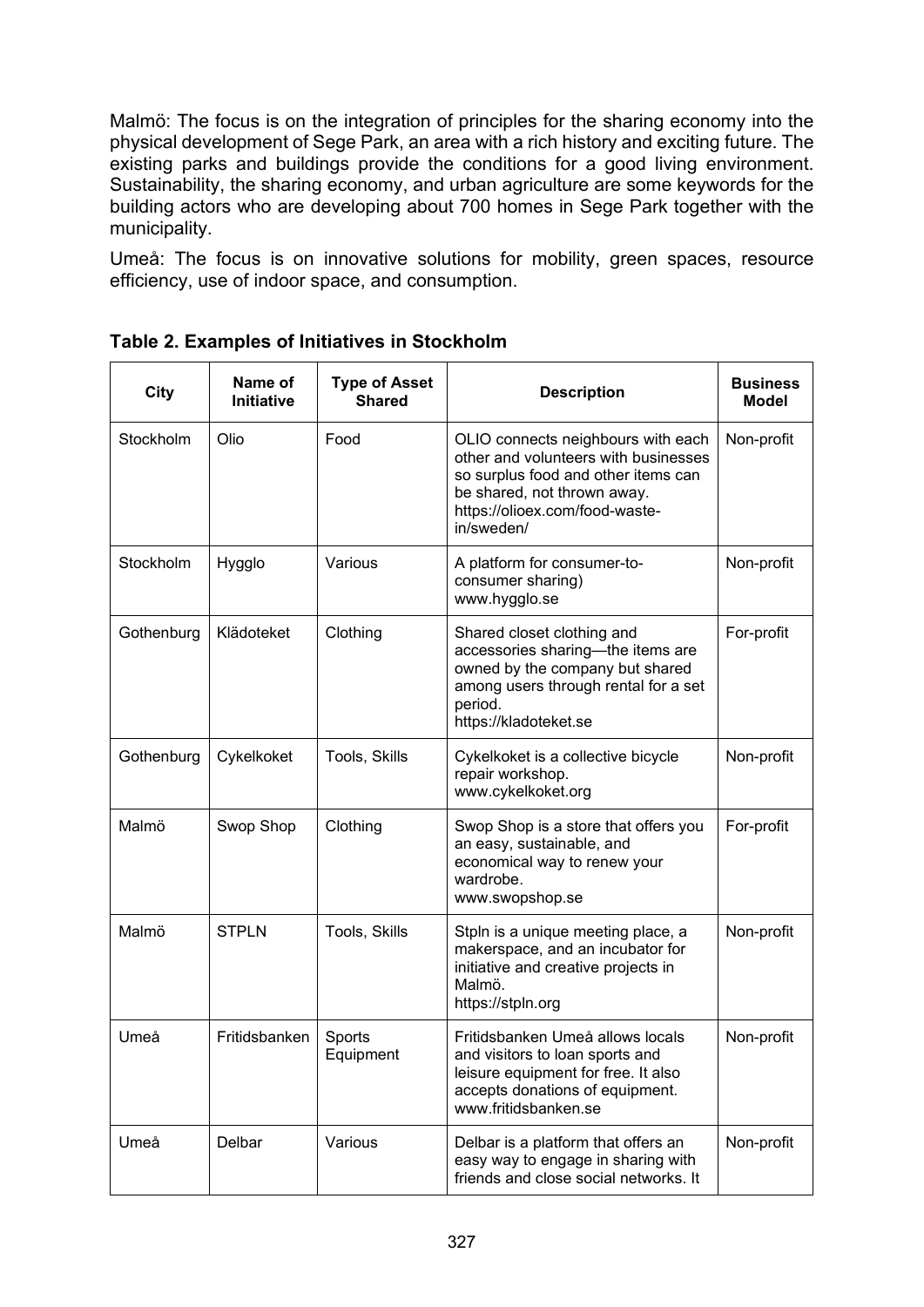| can facilitate the local sharing |  |
|----------------------------------|--|
| economy.                         |  |
| www.delbar.se                    |  |

Source: Own elaboration.

#### Issues

The Swedish Entrepreneurship Forum has observed a unique characteristic of the collaborative economy market in comparison to other European countries in that "Sweden tend to justify sharing on the basis of sustainability, rather than costeffectiveness or efficiency" (Felländer et al. 2019). For example, the city of Gothenburg supports the Smart map32, which is a mapping of more than 100 sharing initiatives in the city. The aim is to visualise options for more sustainable consumption to its citizens (Markendahl et al. 2019). Although in line with the development of other nations, the guiding force in the Swedish context has been accessing over ownership and collaborative economy initiatives have been established and run by a multitude of actors in public and private sectors as well as non-profit organizations supported by networks of volunteers.

On December 17, 2016, the government decided to assign a special investigator to make a descriptive survey of divisional economic models, analyse users' roles and legal position in divisional economic transactions, discuss the effectiveness of existing legislation in the sharing economy and the need for new regulations, and to assess whether there is reason to propose measures other than legislation to promote the positive development of the sharing econom[y](https://www.regeringen.se/495f62/contentassets/82aabf7f731c4e18aaee3b8dc3621063/delningsekonomi--pa-anvandarnas-villkor-sou-201726) (Bradley 2017).

### Other Major Players

As reported, there is extensive research carried out with regards to collaborative economy in the Royal Institute of Technology, Stockholm, International Institute for Industrial Environmental Economics, Lund University, and Stockholm University in addition to a much investment from both city level and national government, public and private sectors as well as non-profit organizations.

### **Summary**

In summary, the myriad of activities taking place within the sharing economy in Sweden appears to be largely driven by concerns with environmental sustainability and opportunities to build communities rather than to increase efficiency or as an alternative means of economic growth. The country has chosen to focus on individual cities as development test-beds for ongoing and future sharing activities and initiatives in both the profit and non-profit sectors while also developing a national node to significantly improve national and international cooperation and promote an exchange of experience on sharing cities. Although Sweden faces similar regulatory issues regarding employment as other European countries, the key factors for the success of the sharing economy in Sweden include a comparatively high-level of trust in other people (i.e., high social cohesion), comparatively high environmental awareness and